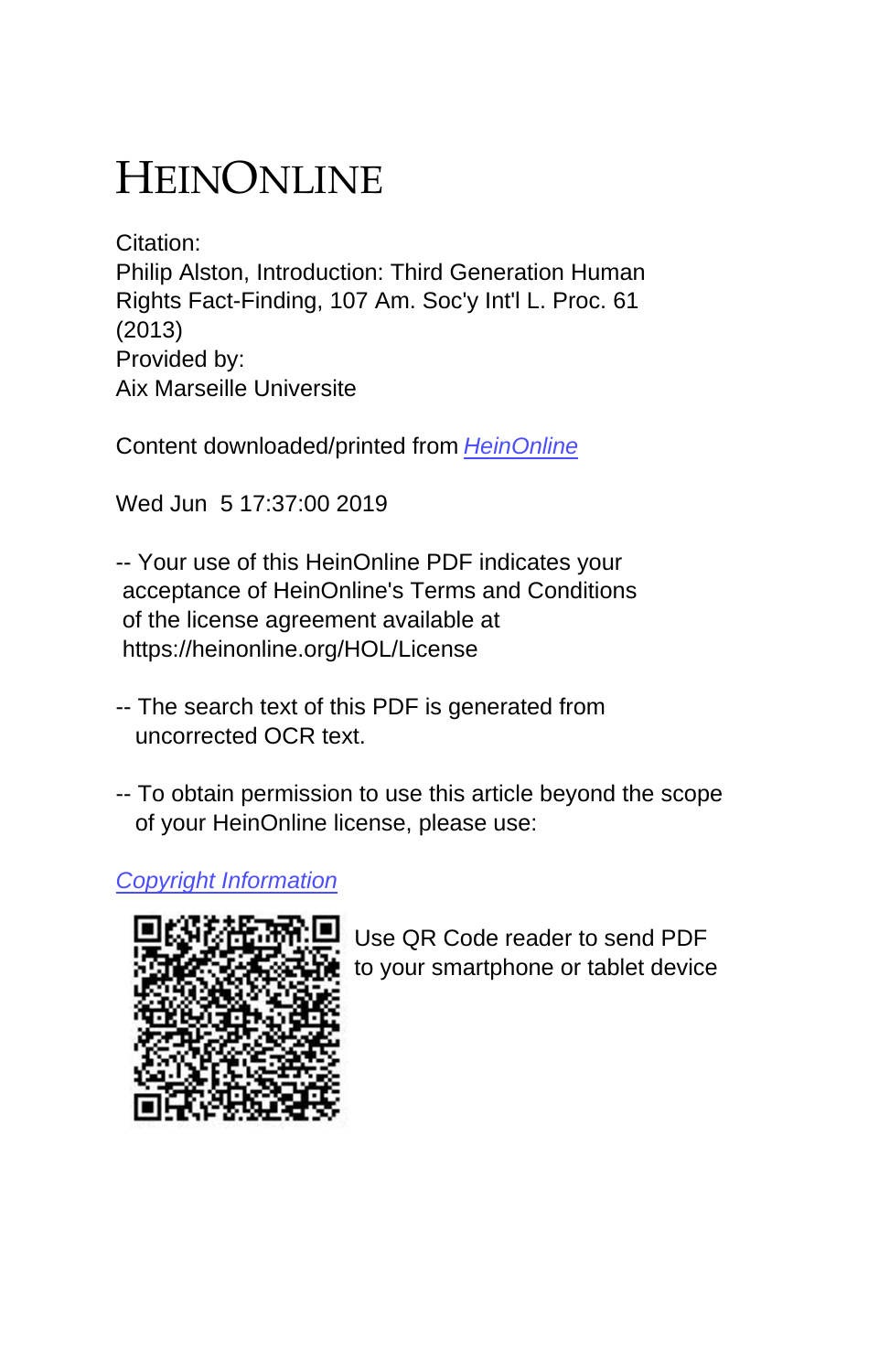## **THE FUTURE OF HUMAN RIGHTS FACT-FINDING**

This panel was convened at 9:45 am, Thursday, April 4, **by** its moderator, Philip Alston of New York University School of Law, who introduced the panelists: Steven Ratner of the University of Michigan Law School; Brian Root of Human Rights Watch; Bradley Samuels of the Project on Forensic Architecture; and Margaret Satterthwaite of New York University School of Law.

#### **INTRODUCTION: THIRD GENERATION HUMAN RIGHTS FACT-FINDING**

### *By Philip Alston\**

For many decades, human rights fact-finding undertaken **by** intergovernmental bodies such as the International Labor Organization and later the United Nations, took a familiar and predictable form. **A** distinguished group of lawyers, diplomats, or experts undertook a systematic review of available information, ideally based on onsite inspections, and presented a usually rather colorless report to a political body that might or might take action in response to it. In the 1970s and 1980s a second-generation approach to fact-finding emerged, largely under the influence of innovations introduced **by** the major international human rights NGOs, and especially Amnesty International and Human Rights Watch. Over time, many of its characteristics were also adopted **by** intergovernmental organizations. But the careful honing of the model over several decades risked producing a somewhat formulaic and relatively inflexible style and format. The approach was heavily dependent upon the technique of witness interviewing, which had strong attractions in terms of first-hand and graphic accounting, but also has drawbacks including the time taken to conduct broad-based reporting, dependence upon the reliability of particular sources, and the ability of governments and others to frustrate the process. In addition, it was better suited to the mobilization of public opinion than to some of the other goals of producing fact-finding reports.

Today, however, the context in which fact-finding is taking place, as well as the objectives sought to be achieved, are changing rapidly. The proliferation of fact-finding bodies whose basic legitimacy is not convincingly contested, radical changes in information and communications technologies (ICTs), the growing range of actors ready to consider and perhaps act upon findings, and the role of the media and popular mobilization are all helping to transform the nature of the enterprise. The result is the gradual emergence of a third generation of factfinding involving more innovative and diverse techniques, the better tailoring of approaches to reflect different target audiences, and recognition that a one-size-fits-all approach is not optimal.

This new generation has been embraced more rapidly, out of necessity, **by** those working in conflict, disaster, and post-conflict situations. In general, the humanitarian community has been fast to pick up on the opportunities offered **by** new technologies. In contrast, as **I** reported to the United Nations General Assembly in 2010:

[1]ittle sustained work has been undertaken **by** the human rights community as a whole to apply existing technologies or to study their potential uses and problems, and far too little attention has been given to the research and development of ICTs with human

\* John Norton Pomeroy Professor, New York University School of Law. The panelists are deeply grateful to Joanne Mariner, Senior Crisis Response Adviser for Amnesty International, for her efforts in devising this panel.